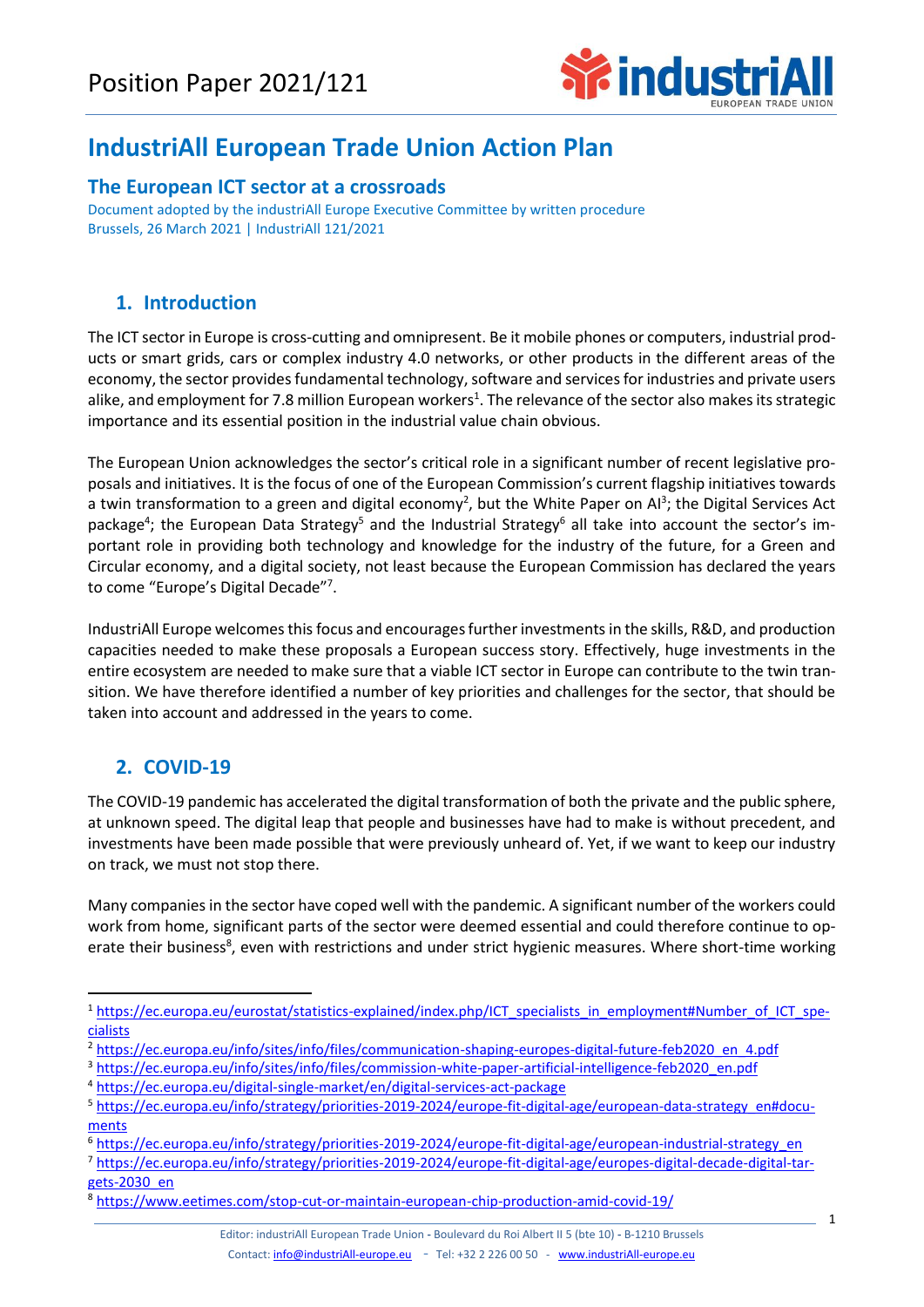schemes were applied, a large number of companies compensated the net loss of income by up to 100%, thanks to the collective agreements in place.<sup>9</sup>

Yet, despite the important role that telework and access to a stable and fast internet connection played during the pandemic, the digital divide between countries, regions, people and companies remains a problem that further fuels already existing inequalities.<sup>10</sup> More investments in broadband infrastructure in all Member States, as well as a spatially inclusive and comprehensive roll-out of 4G and 5G networks are directly needed, to facilitate both telework and the establishment of the industry in all European regions.

#### **3. Towards a recovery of the European economy**

IndustriAll Europe welcomes the path-breaking Next Generation EU programme<sup>11</sup>, with its focus on the twin transition to a green and digital economy. Investments are directly needed to keep companies afloat, workers in employment, and European economies competitive. Investments must, however, be targeted and in line with the EU flagship programmes. And they must be tied to social justice strings. We therefore call upon the European Union and Member States to invest in the European industry - to make it resilient, green and innovative, to enable it to address the challenges of sustainable and regenerative energy production and consumption, and to maintain and expand quality and secure jobs and a skilled workforce which has the ability to address the challenges ahead.

The ICT sector is without a doubt among the beneficiaries of the Recovery Plan. 20% of the budget is earmarked for investments in digitalisation, and Member States are asked to finally step up their efforts to bridge the digital divide. It is clear that investments in digitalisation are investments in an industry fit-for-future and in the jobs of tomorrow. This must not, however, stop at the borders of industry and digitalisation in the narrow sense. Investments in critical infrastructure, the digitisation of public schools and buildings, of hospitals and other institutions of the public sector, will support the industry in Europe without delay and trigger further investments in R&D, employment, skills and production capacities.

### **4. Thinking beyond the recovery**

Further investments must also be made into the resilience of supply chains. Shortages and disruptions – especially in the early phase of the COVID-19 pandemic – have hampered production globally and revealed the over-dependency of European ICT companies on global value chains for strategic components. As microelectronics and semiconductors are at the heart of our modern economic system, we must make sure that the supply is guaranteed in the event of future crises.

A growing global demand for semiconductors and the failure to step up the supply within the existing production capacities leads to frequent shortages, or even production downtimes, in industries that are highly dependent on just-in-time deliveries and security of supply, such as the Automotive industry.<sup>12</sup> It is therefore of utmost importance to further develop the resilience of the EU's strategic value chains. Supply routes should be diversified without further delay, and stockpiles extended to be prepared for further ruptures. Vast and reliable investments in a full-scale ICT supply chain in Europe are needed and strategic concepts to reshore production or to substitute parts that are currently being produced offshore should be discussed to ensure a true strategic autonomy.

In the long run, having production capacities reshored, with quality workplaces and a skilled workforce ready to take up the challenges ahead, will be decisive for Europe as a location for business and a leading role on

<sup>&</sup>lt;sup>9</sup> i.e. ATOS in Germany with a step-up to 90%, Proservia in Germany with a step-up to 100%.

<sup>10</sup> <https://ec.europa.eu/jrc/sites/jrcsh/files/jrc121193.pdf>

<sup>11</sup> <https://news.industriall-europe.eu/Article/520>

<sup>12</sup> <https://news.industriall-europe.eu/Article/555>

Editor: industriAll European Trade Union **-** Boulevard du Roi Albert II 5 (bte 10) **-** B-1210 Brussels Contact[: info@industriAll-europe.eu](mailto:info@industriAll-europe.eu) - Tel: +32 2 226 00 50 - [www.industriAll-europe.eu](http://www.industriall-europe.eu/)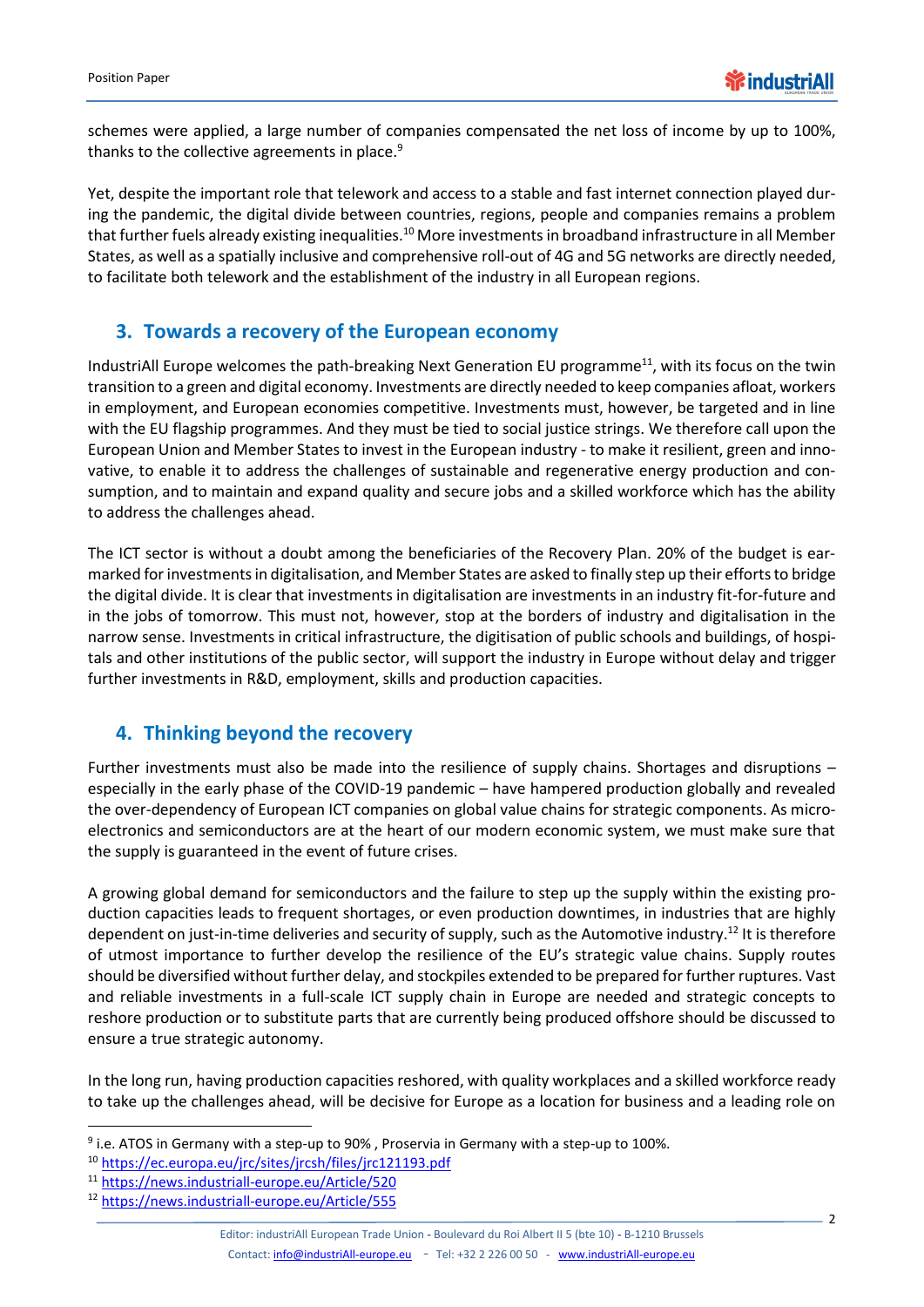the world markets of the future. IndustriAll Europe therefore welcomes the joint declaration by 18 Member States on processors and semiconductor technologies dated 7 December 2020<sup>13</sup>, as this will bolster the EU's capacity to design and produce competitive processors and keep critical infrastructure onshore. This has, in the mid-term, the potential to maintain an adequate production of processors and microelectronics in Europe. We must, however, not stop there. The long-term goal should be to have a full-scale ICT sector in Europe, from semiconductor manufacturers to producers of terminal devices. The European Commission's plans for a Circular Economy will certainly play their part, but this must be actively encouraged and expanded.

### **5. Social Dialogue: leading the way to a just transition**

Private companies must also play their part in the recovery and contribute to a resilient sector in Europe. Companies should step up investments in skills analysis and skills development, in re- and upskilling of the existing workforce, and in continued further development of vocational education and training (VET), together with Social Partners. Supported companies must pay their taxes in Europe and should not practice tax evasion. They should also take into account their responsibility with regard to local suppliers and sub-contractors, and possible bailouts should be conditional to secure commitments regarding local supply- and service chains, as well as regarding suppliers themselves.

Social Partners should be consulted on health and safety at the work place, be it on the shopfloor or remotely. Employees' representatives should be involved when new technologies and software are introduced in the workplace, and forward-looking workforce planning should be at the heart of future-proofing the sector, to make sure that no one is left behind. Employees' representatives and trade unions must have the right and the means to reach the workforce, no matter what the work organisation of their company looks like, to make sure that the transformation of the world of work will indeed be a just transition.

### **6. Training and skills**

To manage a just transition and to keep the European ICT sector competitive, ambitious skills strategies and quality jobs are directly needed. Governments, industry, Social Partners and the education sector must take up the skill challenge related to the twin transition to a green and digital economy and make sure that both the existing and future workforces are well prepared. This is not only true for the ICT sector in the narrow sense, but every worker should be equipped with the basic digital skills to be able to address the challenges ahead. A holistic approach to skills development should be pursued, from early childhood education to Lifelong Learning. In that sense, every European citizen should be equipped with the necessary economic means and skills to reap the fruits of the technological developments.

Skill intelligence and the need to accurately forecast the skills needs for the jobs of the ICT and related sectors of the future, are only a first step. Strategic skills planning at company level, as well as regional and national level, and in reference to the overall EU programmes, such as the Pact for Skills, the Industrial and SME strategies, and the European Digital Strategy, are of utmost importance.

Access to and investment in VET must be scaled-up to support re- and upskilling efforts. Continuous VET must become the norm for the existing workforce, and initial VET, such as apprenticeships schemes, must be supported. Particular attention should also be paid to SMEs, which need special support to develop the adequate training schemes and the right skilling initiatives. Finally, different skills needs of different status groups must be identified and tailored, advanced training must be provided to make sure that everybody has the educational opportunities at hand that fit best.

3

<sup>13</sup> <https://ec.europa.eu/digital-single-market/en/news/joint-declaration-processors-and-semiconductor-technologies>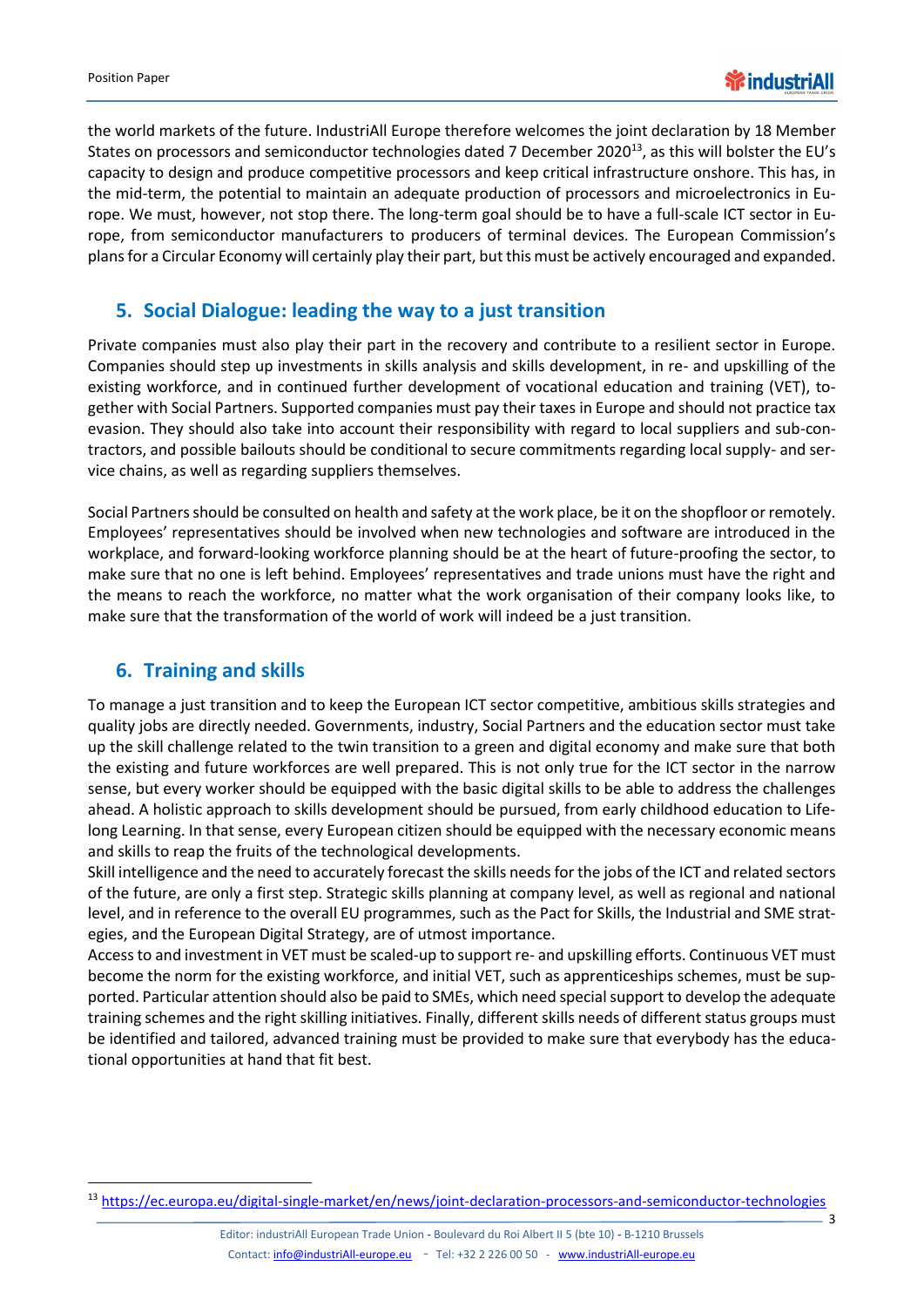

### **7. industriAll Europe's demands for an ICT sector fit-for-future**

To meet these goals, and to build on the guidelines set out in the Recovery Plan, industriAll Europe identifies five key areas in the ICT sector which should be prioritised and in which investments should be stepped up. We call upon decision makers to:

#### **1. Invest in more and better connectivity**

- 1.1 Assess why and where Europe lags behind in the roll-out of 5G and broadband internet connections, making sure that the same mistakes are not repeated when it comes to the development and roll-out of 6G
- 1.2 Foster market solutions for industrial 5G solutions
- 1.3 Develop a harmonised approach for Member States implementing 5G campus networks
- 1.4 Step up investments in broadband infrastructure, in all regions and Member States
- 1.5 Step up research efforts in digital technologies as enablers of a low-carbon, energy- and resource-efficient industry, and of smart mobility and health
- 1.6 Define and invest in 'locomotive' application markets, such as power networks, transport systems, healthcare monitoring networks, home appliance networks or manufacturing technologies, whose demand has the capacity to pull the whole ICT sector
- 1.7 Step up investments in new ICT sectors, such as Artificial Intelligence, Cloud Computing, Quantum Computing and Advanced Manufacturing
- 1.8 Develop strong and fundamental ethical principles to guide any initiative aiming at regulating robotics, Artificial Intelligence and Machine Learning applications
- 1.9 Boost research tax incentives and foster public research institutes, in order to keep pace with international competition in those fields
- 1.10 Invest in the digital upgrading of public buildings, which will make them more energy efficient and save costs, in the long run
- 1.11 Invest in the digital transformation of public administration, which will bolster the sector and make it more attractive for private businesses to follow

#### **2. Invest in holistic digital supply chains in Europe**

- 2.1 Industrialise and automate the Circular Economy processes of maintenance, repair, disassembly and recycling
- 2.2 Strengthen research and development efforts in subsectors, such as industrial electronics, as they are the enablers of deep transformations and of digitalisation of manufacturing, automation, telecommunication technology, smart grids and data-based medicine
- 2.3 Develop the resilience of the EU's strategic value chains; diversify supply routes and extend stockpiles, to be prepared for ruptures
- 2.4 Invest in a full-scale ICT supply chain in Europe and develop concepts to reshore or substitute parts that are currently produced offshore to consequently limit external dependencies and to make sure that the technology needed for industry 4.0 applications is produced in Europe, according to European values and with the generated wealth shared in Europe
- 2.5 Step up investments in European cloud solutions, such as GAIA-X, to enhance digital autonomy
- 2.6 Digitally trace and monitor social and environmental conditions of manufacturing along international value chains
- 2.7 Develop the potential of digital technologies to assist workers, rather than replacing them

#### **3. Invest in the data economy as a motor for innovation and job creation**

3.1 Step up investments in industrial digital platforms, including the manufacture of electronic components and systems, with clear mutual commitments and sanctions in case of non-compliance

4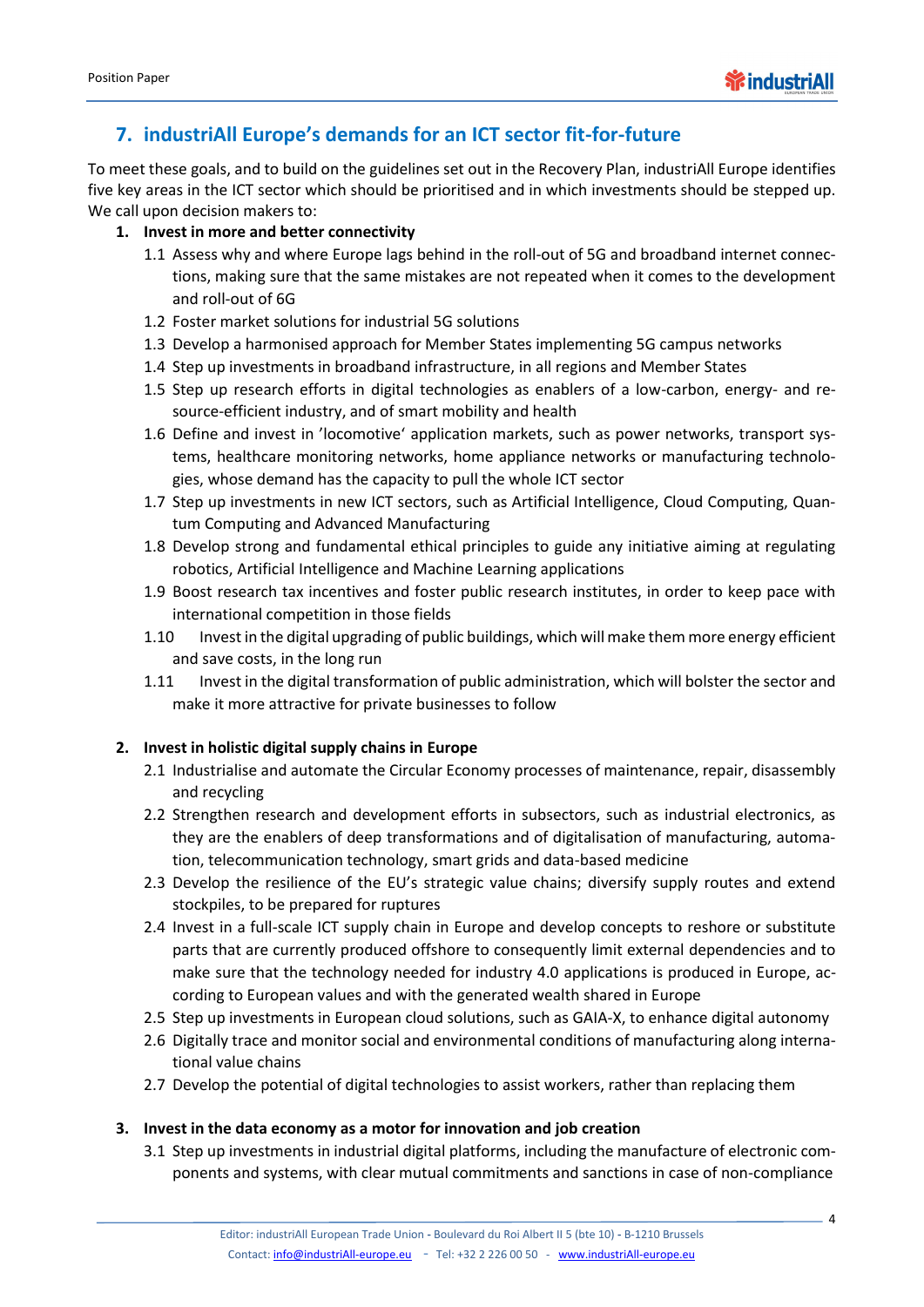- 3.2 Develop the ICT sector as the industrial engine for Europe, which will provide industry 4.0 applications with the necessary technology
- 3.3 Develop public self-service solutions as a driver for IT infrastructure
- 3.4 Make active use of technical standards and standard setting to finetune rules for the European marketplace and to ensure that European-based companies are competitive under their regime
- 3.5 Mandate the use of open standards for the digital integration of manufacturing, and their availability under Fair, Reasonable, and Non-Discriminatory (FRAND) conditions
- 3.6 Apply the abstract template of Collective Bargaining to the discussion between generators and users of Big Data in industry
- 3.7 Clearly define the rights attached to accessing and processing data under a legal regime of licensing
- 3.8 Increase the benefits of industrial data by granting all stakeholders the right to exploit data according to their needs
- 3.9 Regulate monopolistic digital platforms
- 3.10 Prevent the capture of wealth created by European industries by digital monopolists
- 3.11 Ensure fairness to promote cooperation and innovation in the digital economy, specifically regarding the rights attached to data and software
- 3.12 Mandate ambitious standards for the security and confidentiality of data in European networks and cloud infrastructure

#### **4. Invest in a fairer and easier business environment**

- 4.1 Regulate and tax value creation according to the rules of where the work is contracted and physically performed through digital platforms
- 4.2 Ensure that productivity increase resulting from digitalisation is shared equally between capital and labour
- 4.3 Ensure fair competition both within the EU and with countries outside, with neither social nor fiscal dumping
- 4.4 Protect local manufacturers by imposing quality standards
- 4.5 Promote fair competition between countries and continents regarding taxes and social and environmental rules
- 4.6 Set stringent regulation in regard to energy efficiency and the use of eco-friendly materials
- 4.7 Attract new investments by offering incentives for companies investing in EU countries, while demanding a long-term plan for investment
- 4.8 Make sure that national job retention schemes and European programmes, such as SURE, are in place as long as necessary
- 4.9 Combine job retention schemes with re- and upskilling of the workers concerned
- 4.10 Make sure that the existing workforce has access to training and re-skilling, so no one is left behind
- 4.11 Invest in up-skilling, further training and re-training, responding to skill shortages of skilled personnel, e.g. by interdisciplinary programmes which combine IT and traditional skills
- 4.12 Invest in skills analysis and skills development, as well as Lifelong Learning concepts
- 4.13 Develop and invest in industry 4.0 training programmes at universities to make sure that graduates are ready to operate state-of-the-art technology upon their entry into professional life

#### **5. Strengthen the role of Social Dialogue**

5.1 Involve Social Partners in the drafting and implementation of the National Recovery and Resilience Plans